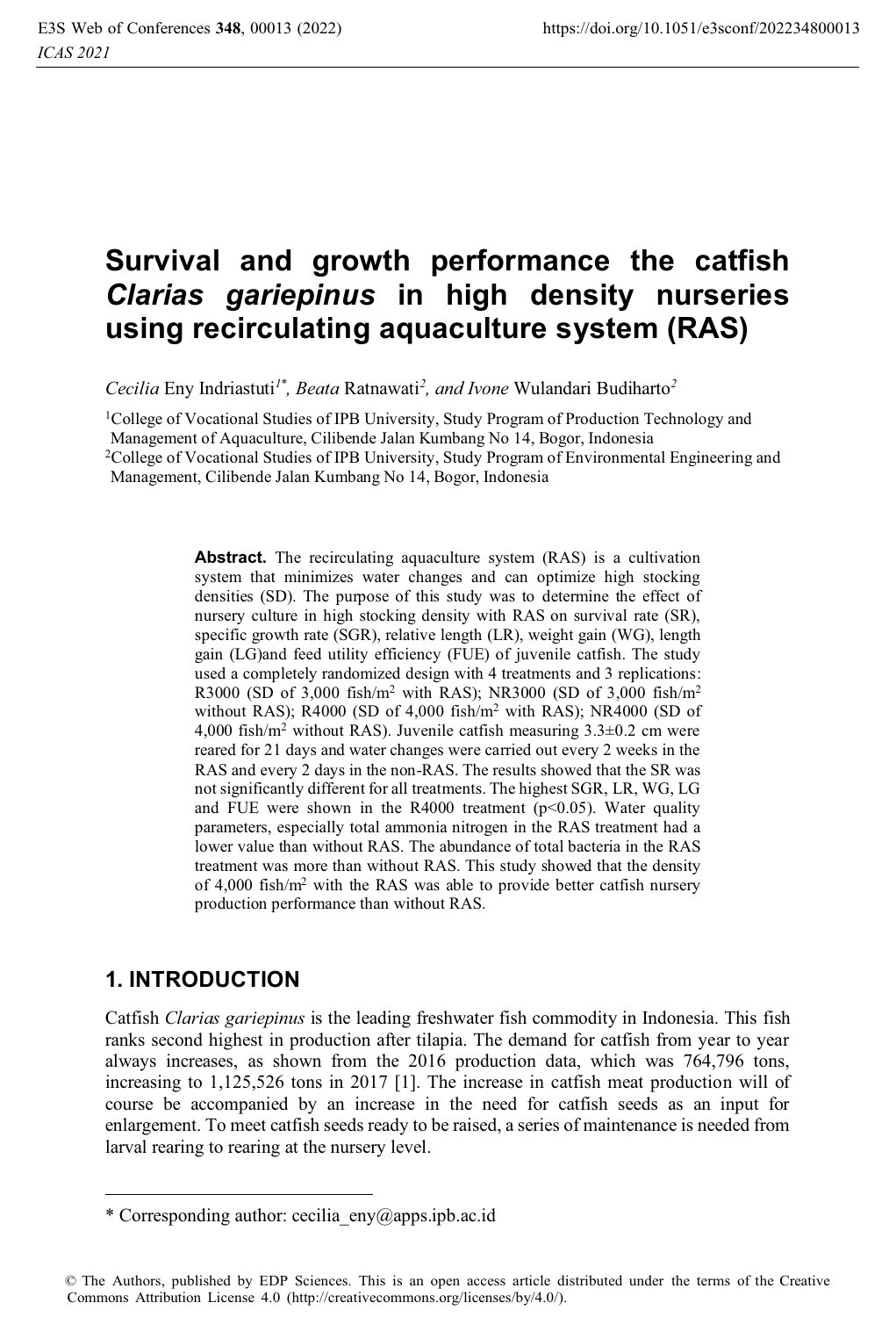Nursery for catfish is still mostly done in the conventional way, namely raising catfish without changing water and using low stocking densities. So that the survival and productivity of catfish seeds is still low. In general, catfish nursery is done *outdoors* using soil ponds, fiber tanks or tarpaulin tanks, without changing water and using low stocking densities. This condition usually requires a large area of land and water conditions that are not ideal resulting in growth and survival that are not optimal, so technology with a more intensive maintenance system, saving land and water is needed, to get a better production value.

RAS is one of the applications of aquaculture which can control the discharge of waste into the environment [2]. The existence of filtering in the recirculation system will reduce metabolic results and reduce the accumulation of organic matter leftover feed, feces contained in the rearing container, thereby increasing fish appetite. The nitrification process is the main process in RAS to remove ammonia and nitrite which are toxic to fish. Ammonium is converted to nitrite and to nitrate which is low in toxicity so that water can be reused [3-4].

In order to offset production costs and make the recirculation system more efficient, the density of catfish fry per unit area should be as much as possible. According to SNI [5], the stocking density of juvenile catfish is 1,000-1,500 fish/m<sup>2</sup>. The stocking density commonly used by conventional catfish nursery cultivators is in the range of  $1,500$ -2,000 fish/m<sup>2</sup>. It is hoped that by using RAS, the stocking density can be increased.

With a recirculation system, besides being able to optimize narrow land, it can also save water use which affects production efficiency. Recirculation can also be an alternative for catfish farmers who live in cities, where the availability of water sources is limited. In a recirculation system, an optimal environment can be obtained for seed maintenance which has an impact on survival and optimum growth [6]. The purpose of this study was to determine the effect of RAS on catfish nursery using high stocking densities on the survival, growth performance, feed efficiency, abundance of bacteria and water quality of the media.

# **2. MATERIALS AND METHODS**

# **2.1 Ethics statements**

All experiments in this study associated with fish complied with animal welfare and were handled under Indonesia accreditation SNI 6484 2:2014

# **2.2 Experimental design**

The study was conducted for three weeks in Tania Akuakultur farm, Loji, Bogor. Water quality measurements were carried out at the Environmental Laboratory, Department of Aquaculture, Faculty of Fisheries and Marine Sciences (FPIK), IPB. Bacterial counts were carried out at the Microbiology Laboratory, Vocational School, IPB.

The study used a completely randomized design with four treatments with three repetition, were applied: R3000; R4000; NR3000; NR4000, R=recirculation, NR= non recirculation, 3000= SD 3,000 fish/m<sup>2</sup>, 4000= SD 4,000 fish/m<sup>2</sup>.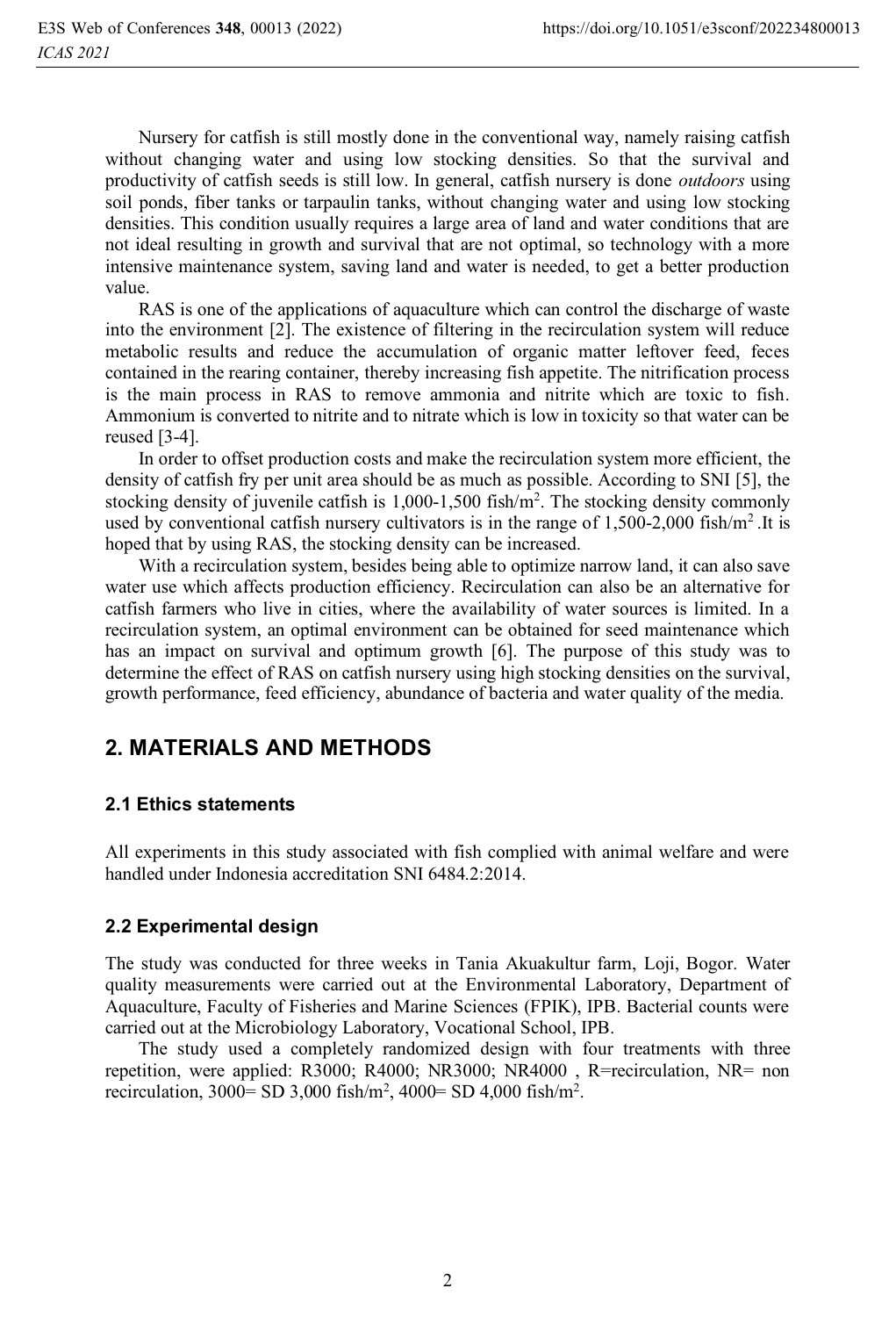# **2.3 Experimental procedure**

The research procedure is divided into 4 stages. These stages are preparation of rearing containers and recirculation systems, stocking of juvenile catfish, maintenance of juvenile catfish and sampling for measurement of test parameters.

### 2.3.1 *Preparation of the rearing container and recirculation system*

Preparation of the container began by preparing 18 tanks made of tarpaulin 700 cm  $\times$ 100 cm ×40 cm in size and volume of 320 L. For catfish rearing, 12 tanks were used which were divided into 6 tanks installed in a RAS and 6 tanks non-RAS. While the other 6 tanks are used for the filtration system. These 18 tanks are connected by plastic pipes for inlet or outlet water lines which are driven by electric water pumps. The water used is well water that is stored in a reservoir. System stabilization was carried out for one week after the container was filled with precipitated water. The system is ready for use when the water quality parameters are in ideal conditions and sizes for the life and growth of the test fish (temperature:  $28-30$  °C, DO:  $5-7$  mg/l, pH:  $6.5-9.0$ , ammonia:  $\lt 1.0$  mg/l, alkalinity:  $= 0.1$ mg CaCO3/l).

### *2.3.2 Preparation of the recirculation system and filter*

The recirculation and filter system uses 6 tanks, which have different functions, are presented in Figure 1. Tank no.1 collects dirty water from the fish rearing tank and then the water is passed to tank no. 2 which contains a dacron to filter coarse particles, then flowed into tank no 3. Tank no 3 is divided into 3 chambers, each containing sand, charcoal and zeolite. Sand serves to add minerals, charcoal to absorb ammonia odors, and zeolite to neutralize the pH of the water and increase oxygen. Then, the water flows into tank no. 4 which contains bioballs which are a biological filter as a home for bacteria. The water is then flowed into tank no. 5 which contains a tassel of raffia rope that serves to house bacteria. Finally, the water is channeled into tank no. 6 and is ready to be distributed to catfish rearing tanks with the help of a water pump. Water flow rate was  $0.7$  l.min<sup>-1</sup> and the complete water cycle took 43 min.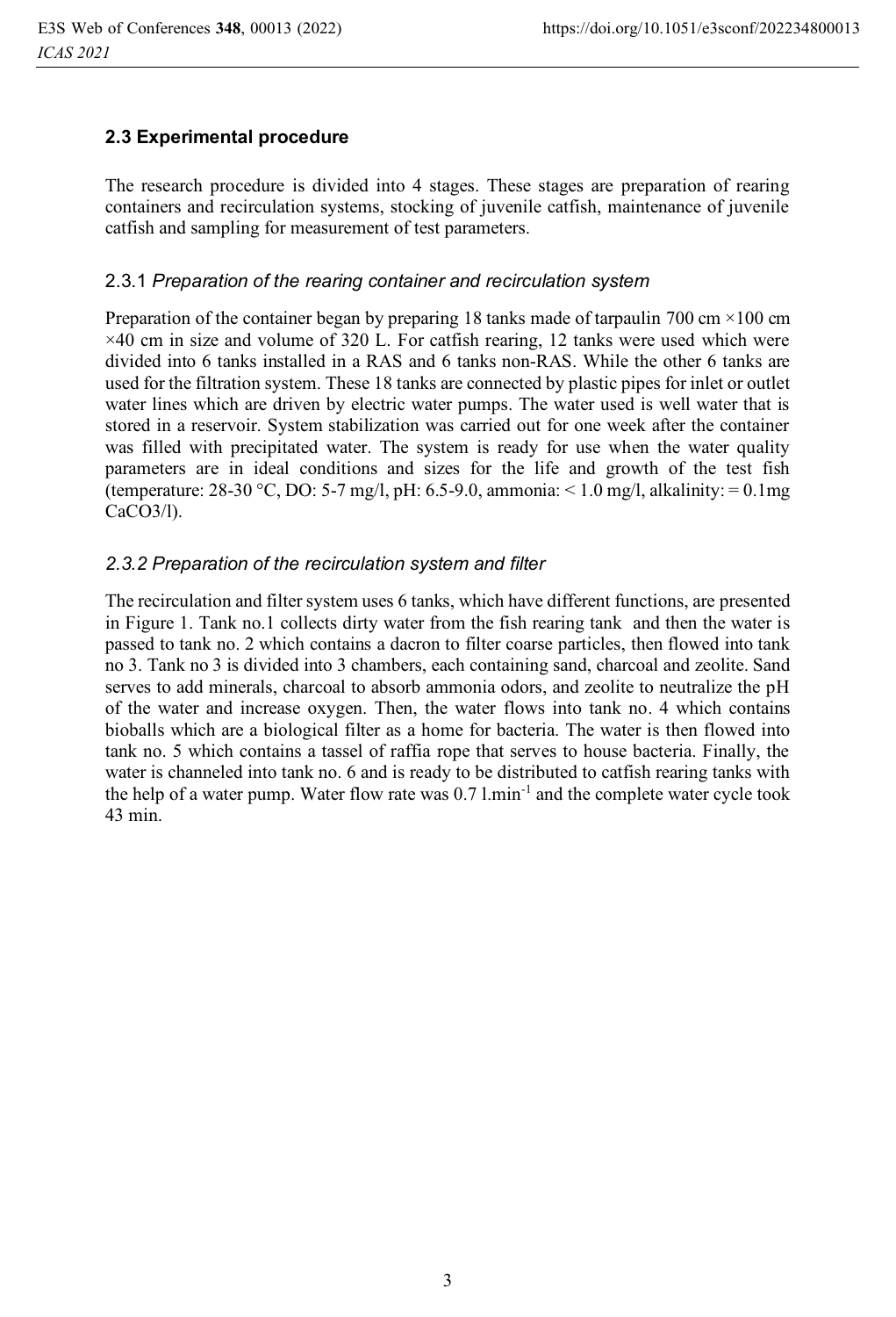



### *2.3.3 Juvenile catfish stock*

The juvenile catfish used came from fish farmers around the IPB campus. The total juvenile catfish used amounted to 30,600 fish, three weeks old with a length of  $3.2 \pm 0.2$  cm. Prior to stocking, the juveniles were acclimatized in an aquarium for 3 days, to adapt to new environmental conditions. Catfish stocked in each tank with different density levels, i.e., 3,000 fish /  $m^2$  and 4,000 fish /  $m^2$  were placed randomly. The R3000 and NR3000 treatments were filled with 2,250 fish/tank, while the R4000 and NR4000 treatments filled with 2,850 fish.

### *2.3.4 Catfish seed maintenance*

Juveniles Catfish were reared for 21 days, given artificial feed with a protein content of 35- 38%, as much as 5% by weight of biomass. Feeding was done twice in the morning and evening. Water changes were carried out every 2 weeks for the recirculation treatment and every 2 days for the non-recirculating treatment. During maintenance, several parameters were observed, namely weight, length and number of dead fish, bacterial density and water quality.

# **2.4 Variables evaluated**

The variables measured were the survival rate (SR), specific growth rate (SGR), relative length (RL), weight gain (WG), length gain (LG), feed utilization efficiency (FUE), bacterial density and water quality parameters.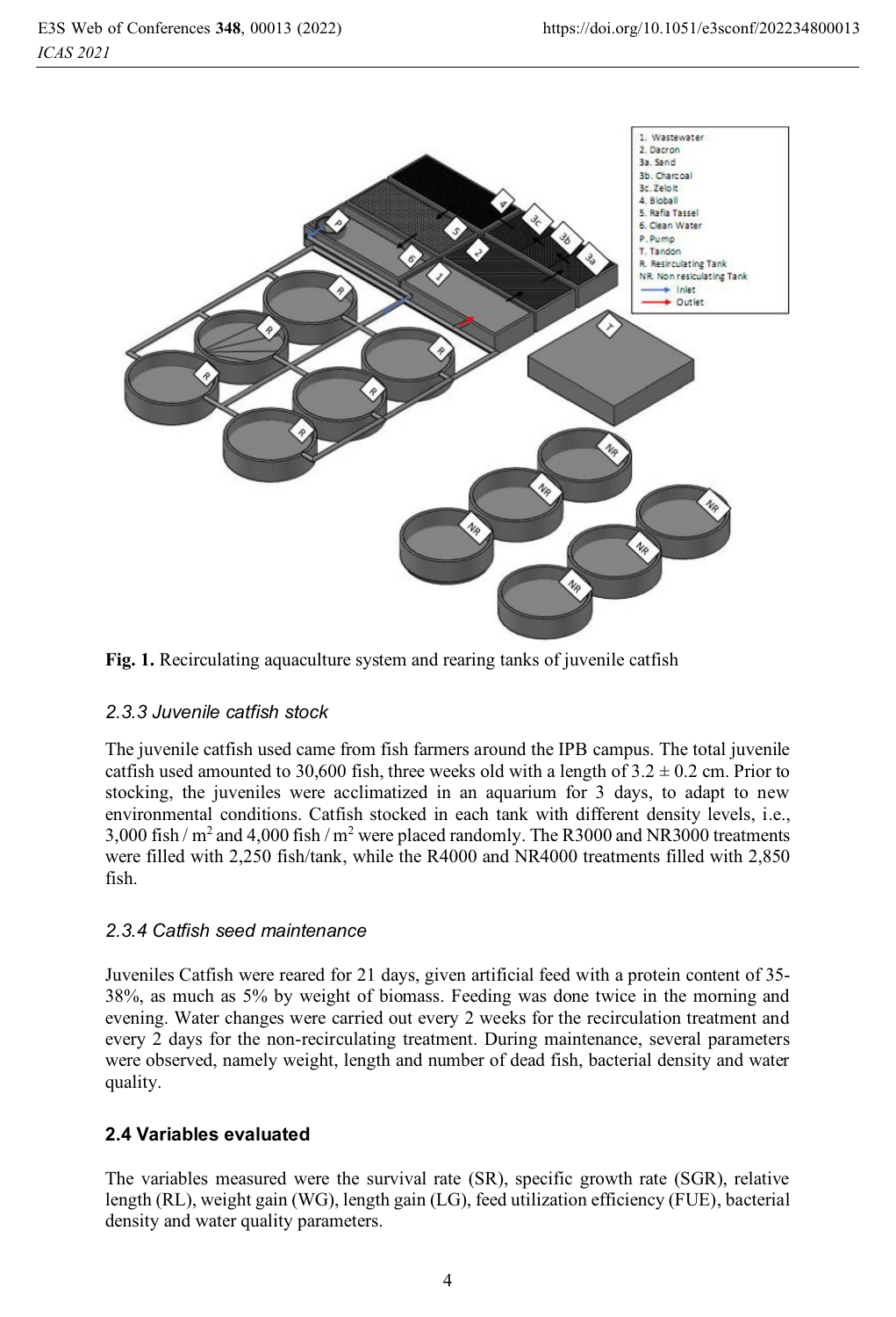#### *2.4.1 Survival rate (SR)*

The survival rate (SR) was calculated at the end of the study (day 21), using the equation in Zonneveld [7].

> $SR(%) = \frac{final number of fish}{initial number of fish}$  $\frac{\text{final number of fish}}{\text{initial number of fish}} \times 100$

#### *2.4.2 Weight gain (WG) and lLength gain (LG)*

Weight gain (WG) and length gain (LG) are the differences between the final average fish weight or average fish length and the initial average fish weight or average fish length. The weight was measured using a digital scale with an accuracy of 0.0001 g, while the length was measured using a digital caliper with a precision of 0.01 mm. The weight and length of catfish were measured at the beginning of the study, the  $7<sup>th</sup>$  day,  $14<sup>th</sup>$  day and 21st day (the end of the study). The weight gain and length gain was calculated using this formula:

Weight gain (g) = final average fish weight - initial average fish weight Length gain (mm) = final average fish length - initial average fish length

#### *2.4.3 Specific growth rate (SGR)*

Specific growth rate parameters of fish were measured once every seven days by weighing and measuring the fish length of 30 fish for each repetition. The specific growth rate (SGR) was calculated using the formula in [7]

 $SGR$  (% g day<sup>-1</sup>) =  $\frac{\ln \text{final weight} - \ln \text{initial weight}}{\text{down when of current}}$  $\frac{1}{\text{days number of experiment}} \times 100$ 

#### *2.4.4 Relative length (RL)*

The relative length growth (RL) is the difference between the final average length and the initial average length divided by the initial average length, calculated using the following formula:

$$
LR (%) = \frac{\text{the average length of fish at the time t (mm)-the average length of fish at the beginning (mm)}{\text{the average length of fish at the beginning of the study (mm)} \times 100}
$$

#### *2.4.5 Feed utilization efficiency (FUE)*

According to Tacon [8], the calculation of feed utilization efficiency (FUE) is as follows: FUE  $\binom{0}{0}$  = fish biomass at the end of the study (gram)-fish biomass at the beginning (gram) x 100

amount of feed consumed during the study (gram)

#### *2.4.6 Total bacterial abundance and presence E. coli bacteria*

Bacterial count was carried out at the end of the study. The bacterial parameters observed in this study included the parameters of *E. coli* bacteria and common carried out once a week. The method used is the *total plate count*, where a sample of treatment water is taken, then a gradual dilution is carried out from  $10^{-1}$ ,  $10^{-2}$ ,  $10^{-3}$ ,  $10^{-4}$  and  $10^{-5}$  from each sample to be tested as much as 1 ml. . 4, then 0.1 ml was taken from each sample using a micropipette at dilutions of  $10^{-3}$ ,  $10^{-4}$  and  $10^{-5}$  which were isolated on spread plates on PCA media (media for bacterial growth in general) and EMBA (special media for growth of bacteria). gram negative bacteria,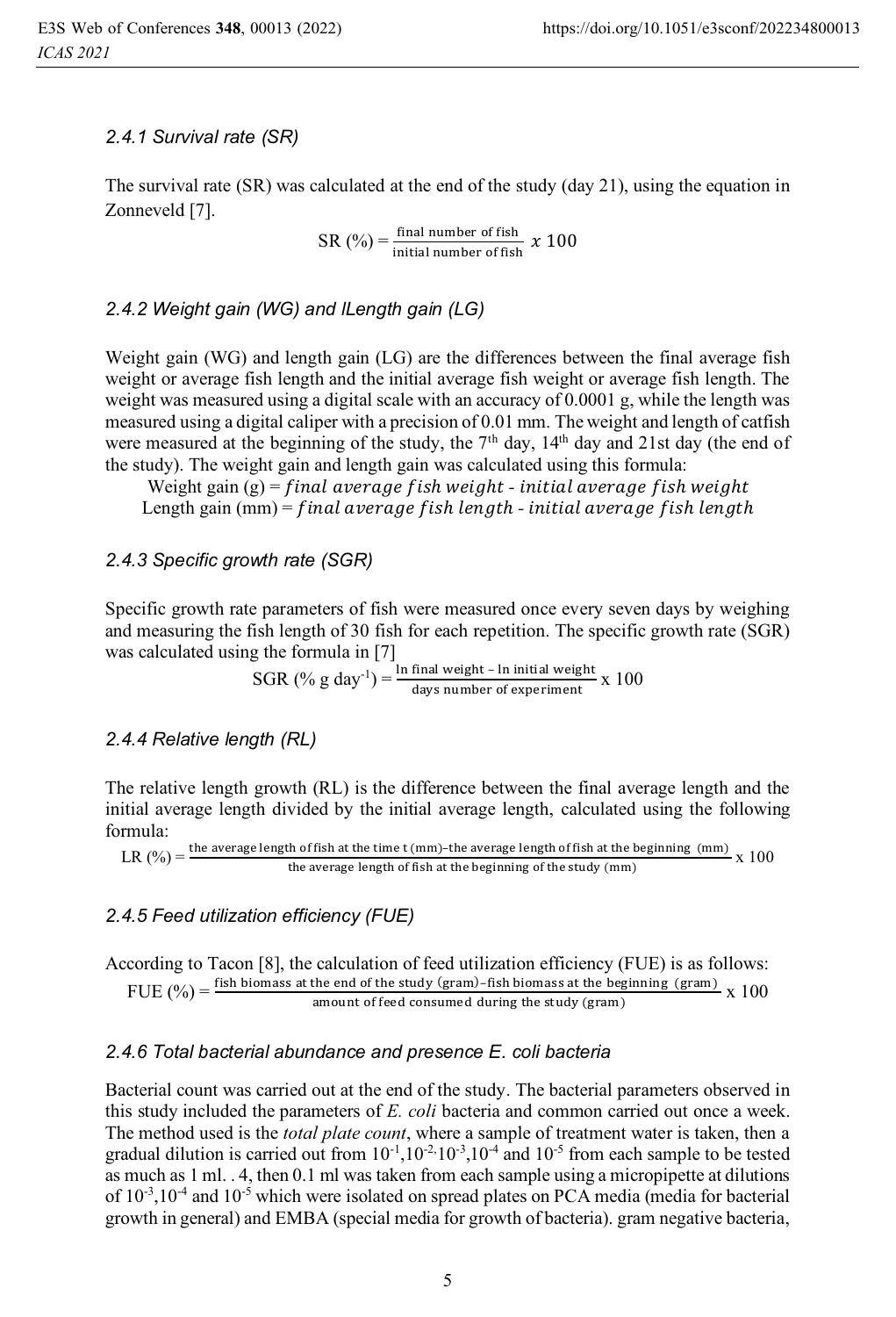namely *E. coli*). Next, incubation was carried out for 1x24 hours to determine whether or not there was bacterial growth as an indicator.

#### *2.4.7 Water quality parameters*

Water quality parameters observed during this study included temperature, pH and DO parameters which were measured twice a day using thermometer, DO-meter and pH-meter instruments. Ammonia, alkalinity, BOD, COD parameters were measured every seven days using titration, spectrophotometer and phenate methods.

### **2.5 Data analysis**

Data were tabulated using Microsoft Excel 2010. Parameters of survival rate, specific growth rate, relative length, weight gain and length gain were analyzed for variance using one-way ANOVA at level P=0.05 with the help of SPSS 21 software. If the difference is significant, the data is further tested using Duncan's test. Inhomogeneous data, tested by nonparametric test using Kruskal Walis. Data on water quality and bacterial composition were analyzed descriptive in tabular form.

# **3. RESULT**

### **3.1 Survival rate, specific growth rate, relative length, weight gain, length gain and feed utilization efficiency**

Results demonstrated that there were no significant differences related to the survival rate of fish. Treatment R4000 resulted in the highest survival value (91.03±0.90%) and treatment NR3000 with the lowest value (89.93±0.40%), but all treatments were not significantly different (Table 1).

The highest SGR was demonstrated by the treatment R4000 at  $7.71\pm0.19\%$ , and the lowest was demonstrated by the treatment NR3000 at 5.92±0.31% (P< 0.05). The highest LR was demonstrated by the treatment R4000 at  $0.61\pm0.02\%$ , and the lowest was demonstrated by the treatment NR3000 at 0.44±0.03% (P< 0.05; Table 1).

The highest WG were demonstrated by the treatment R4000 at  $1.67 \pm 0.08$ g, and the lowest were demonstrated by the treatment NR3000 at  $1.04 \pm 0.09$  (P $\leq 0.05$ ). The highest LG were demonstrated by the treatment R4000 at 20.86±0.57mm , and the lowest were demonstrated by the treatment NR3000 at 14.96±1.10mm (P< 0.05; Table 1).

 The highest FUE were demonstrated by the treatment R4000 at 88.45±2.03%, and the lowest were demonstrated by the treatment NR3000 at  $69.49 \pm 4.39\%$  (P<0.05; Table 1).

| Treatme<br>nts | Survival Rate<br>$(\%)$     | Specific<br>growth rate<br>(%) | Relative<br>Length $(\% )$ | Weight Gain<br>(g)      | Length Gain<br>(mm)           | Feed<br>Utilization<br>Efficiency<br>$\frac{6}{2}$ |
|----------------|-----------------------------|--------------------------------|----------------------------|-------------------------|-------------------------------|----------------------------------------------------|
| R3000          | $90.30 \pm 0.20^{\circ}$    | $6.68 \pm 0.79$ <sup>a</sup>   | $0.50 \pm 0.06^a$          | $1.30 \pm 0.28^a$       | $17.26 \pm 1.88$ <sup>a</sup> | $78.43 \pm 5.78^{\circ}$                           |
| R4000          | $91.03 \pm 0.90^{\circ}$    | $7.71 \pm 0.19^{\rm b}$        | $0.61 \pm 0.02^b$          | $1.67 \pm 0.08^{\rm b}$ | $20.86 \pm 0.57^{\rm b}$      | $88.45 \pm 2.03^b$                                 |
| NR3000         | $89.93 \pm 0.40^{\circ}$    | $5.92 \pm 0.31$ <sup>a</sup>   | $0.44 \pm 0.03^a$          | $1.04 \pm 0.09^a$       | $14.96 \pm 1.10^a$            | $69.49 \pm 4.39^{\circ}$                           |
| NR4000         | $90.10 \pm 0.53^{\text{a}}$ | $6.10 \pm 0.31$ <sup>a</sup>   | $0.46 \pm 0.06^a$          | $1.10 \pm 0.10^a$       | $15.81 \pm 2.21^a$            | $71.08 \pm 6.52^{\circ}$                           |

**Table 1**. Survival rate, specific growth rate, relative length, weight gain, length gain and feed utilization efficiency of juvenile catfish reared under condition of different stocking density and system recirculation for 21 days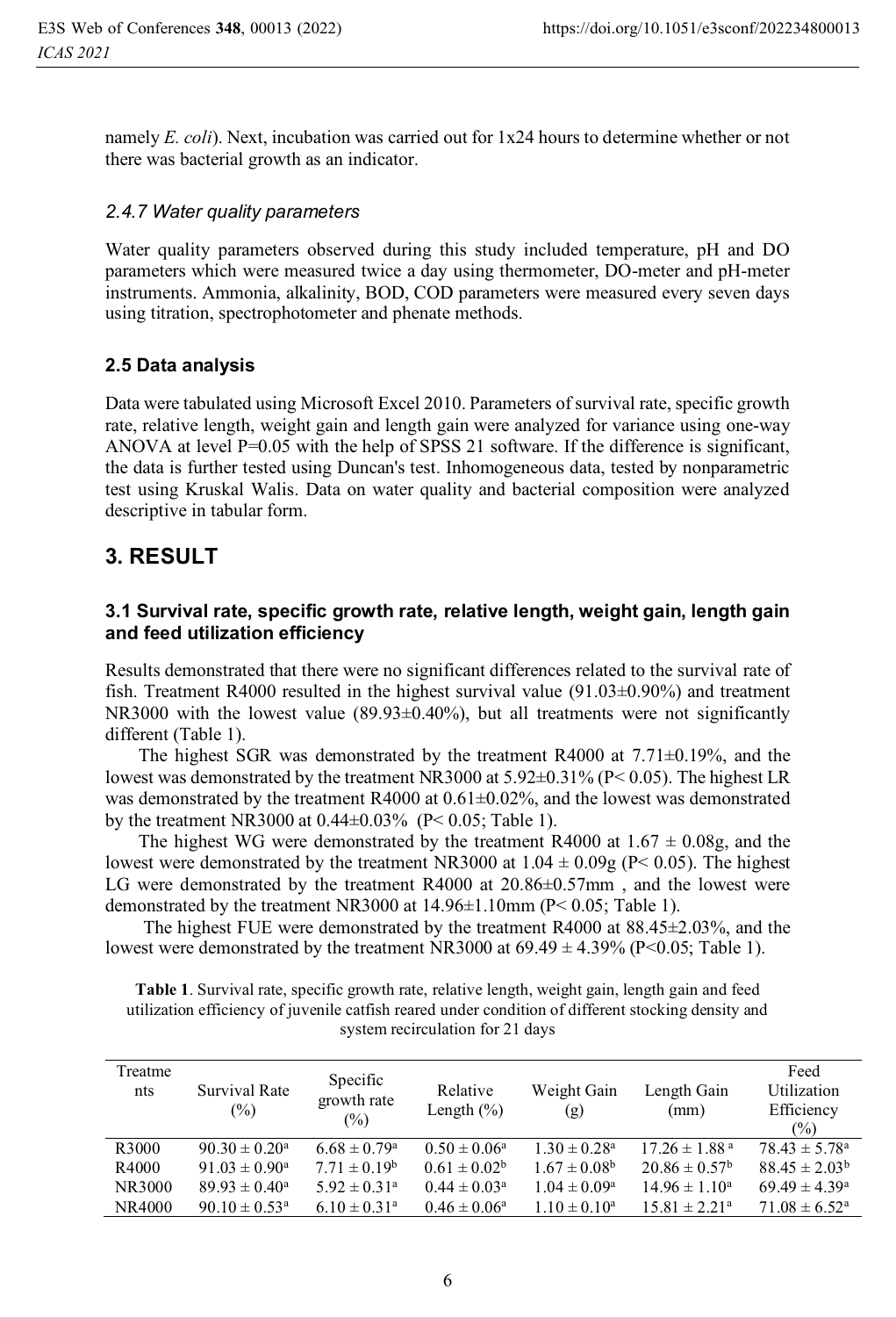Different superscript letters within a single treatment column showed significant differences among treatments (Duncan's Test: *P* < 0.05).

#### **3.2 Total bacterial abundance**

The total bacterial density increased significantly with treatment R3000 and R4000 at each water sample. NR4000 treatment only few bacteria grow, whereas in the NR3000 treatment no bacteria grow. Meanwhile, for observations of bacteria *E. coli,* none grew in all treatment samples (Table 2).

**Table 2.** Abundance of total bacterial and presence of *E. coli* during 21 days rearing of juvenile catfish reared under condition of different stocking density and system recirculation

|             |                          | Total bacteria |                 |    |     | E. coli bacteria             |  |  |
|-------------|--------------------------|----------------|-----------------|----|-----|------------------------------|--|--|
| Treatments  | H7                       | H14            | H21             | H7 | H14 | H21                          |  |  |
| R3000       | $+$ (TMTC)               | $+$ (TMTC)     | $+$ (TMTC)      |    |     |                              |  |  |
| R4000       | $+$ (TMTC)               | $+$ (TMTC)     | $+$ (TMTC)      |    |     | $\overline{\phantom{0}}$     |  |  |
| NR3000      | $\overline{\phantom{0}}$ |                |                 |    |     | $\overline{\phantom{0}}$     |  |  |
| NR4000      | $+$ (TFTC)               | (TFTC)<br>$^+$ | (TFTC)<br>$+$ . |    |     | $\qquad \qquad \blacksquare$ |  |  |
| Noted:      |                          |                |                 |    |     |                              |  |  |
| $^{(+)}$    | $=$ bacteria detected    |                |                 |    |     |                              |  |  |
| $(-)$       | $=$ no bacteria detected |                |                 |    |     |                              |  |  |
| <b>TFTC</b> | $=$ Too few to count     |                |                 |    |     |                              |  |  |

 $TMTC = Too$  many to count

#### **3.4 Water Quality**

The results of water quality measurements showed that the quality of the media was still within the feasible range to support the survival and growth of catfish seeds (Table 3).

**Table 3.** Water quality range during 21 days of rearing juvenile catfish reared under condition of different stocking density and system recirculation

|               | Parameter    |               |               |               |               |             |  |
|---------------|--------------|---------------|---------------|---------------|---------------|-------------|--|
|               | Temperature  | pH            | DO            | <b>TAN</b>    | Amonia        | Alkalinity  |  |
| Treatments    | $(^\circ C)$ |               | $(mg.L^{-1})$ | $(mg.L^{-1})$ | $(mg.L^{-1})$ | (mg         |  |
|               |              |               |               |               |               | CaCO3/L     |  |
| R3000         | 25,58-27,12  | 7, 26 - 7, 36 | 3,60-4,10     | 0,30          | 0.033         | 104,59      |  |
| R4000         | 25,58-27,12  | 7, 25 - 7, 26 | 4,10-4,70     | 0,25          | 0.027         | 122,96      |  |
| NR3000        | 25,58-27,12  | 7, 11 - 7, 21 | 1,80-4,40     | 0,66          | 0.072         | 121,55      |  |
| <b>NR4000</b> | 25,58-27,12  | 7,09-7,22     | 1,60-4,20     | 0.73          | 0.080         | 135,68      |  |
| Reference     | $28 - 31$    | $6,5 - 8,5$   | Min $3,0$     | Maks 4        | ${}_{0.1}$    | $30-100$ mg |  |
|               | [9]          | [5]           | [5]           | [10]          | mg/L          | CaCO3/L     |  |
|               |              |               |               |               | [11]          | [12]        |  |

# **4. DISCUSSION**

Recirculating aquaculture system (RAS) is proven to increase the density of catfish seeds. In addition, RAS can also improve production performance and feed efficiency. Recirculating and non-recirculating treatments at all densities did not give a significant value to the survival rate. Increased density of  $3,000$  fish/m<sup>2</sup> to  $4,000$  fish/m<sup>2</sup> did not show any significant difference in the death of the fish, so the value of SR did not differ significantly. This is in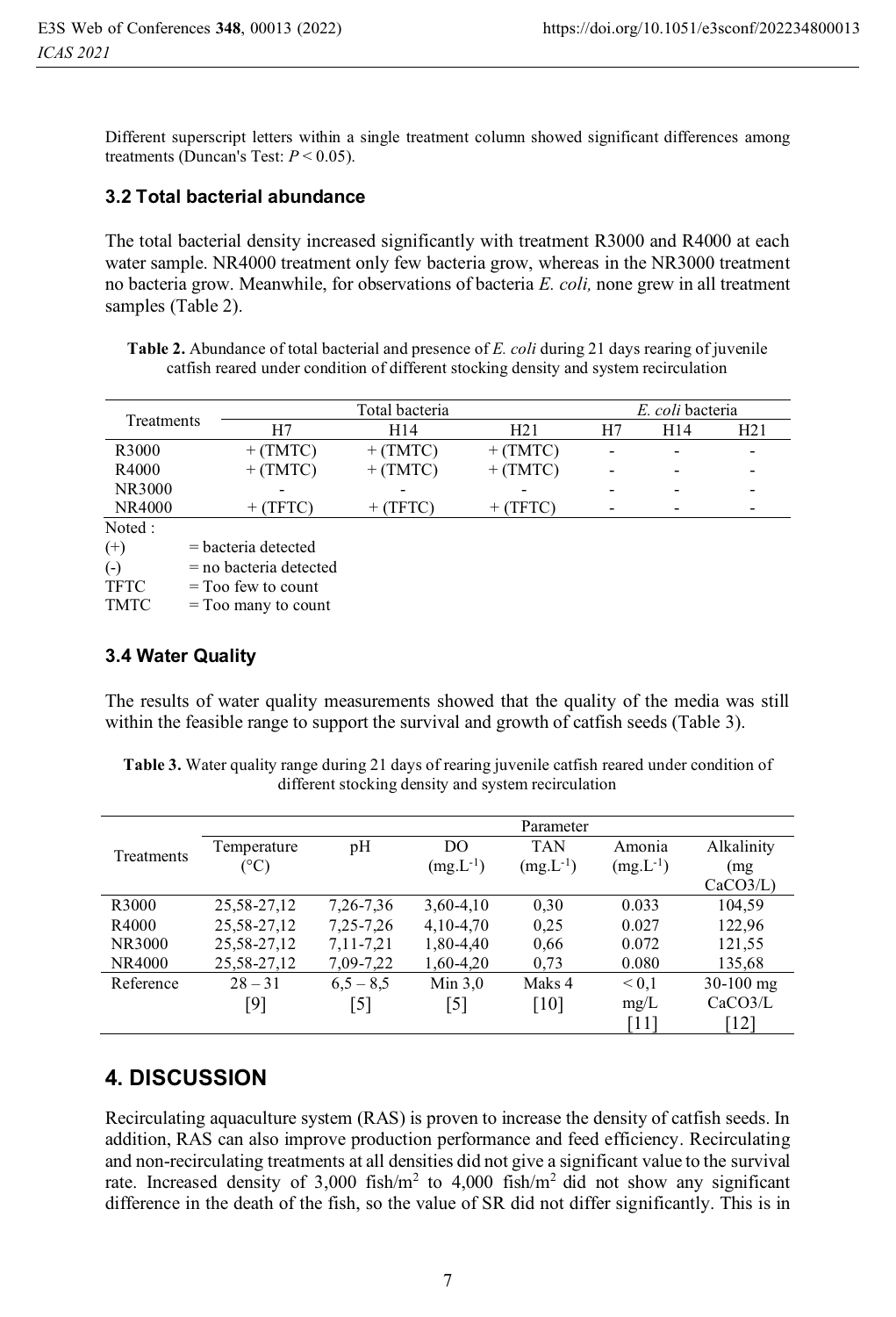accordance with a study conducted by Haylor [13] which found that catfish larvae reared with densities of 50, 100 and 150 L/larvae did not increase mortality. The same thing was shown by Siregar [14] and Rahmadiah [15] that the increase in stocking density did not cause mortality and cannibalism in juvenile catfish.

Specific growth rate of juvenile catfish reared in recirculation tanks with a high density of 4,000 fish/m2 is better than the other interventions. The same results were also obtained for other growth parameters; weight gain, relative length and length gain. In general, SGR is influenced by stocking density (SD), this is related to competition for space, feed and maintenance water conditions [16].

Catfish have territorial aggressiveness, the tendency to attack their relatives to defend their territory which causes high levels of cannibalism. In this study, at a lower stocking density  $(3,000 \text{ fish/m}^2)$ , the rearing media still had space that allowed the catfish to attack their friends. At SD 4,000 fish/m<sup>2</sup> the room is getting narrower, catfish are more alert to other fish attacks, so that aggressive behavior decreases. Catfish with high stocking density reduces the territorial aggressiveness [17-18]. This also affects the diet so that at a stocking density of 4,000 fish/m2 with recirculation, catfish are more efficient in utilizing their feed.

At SD 4,000 fish/ $m^2$  metabolism results, feces will be more than SD 3,000 fish/ $m^2$ , but by using RAS it is able to have a significant effect on improving water quality than nonrecirculating systems so that with SD 4,000 fish/ $m<sup>2</sup>$  can produce significantly better growth performance and feed efficiency.

This is possible because in the RAS, dirty water resulting from metabolism, fish feces and feed residues originating from the rearing media undergo physical, chemical and biological filtering so that they meet the quality standards of fish maintenance and can be used and channeled back to the rearing media. Poor water quality can cause stress for fish so that fish are susceptible to disease or reduce their growth rate [19].

The effect of RAS also has an effect on feed efficiency parameters. The recirculation treatment with a density of  $4,000$  fish/m<sup>2</sup> had the highest percentage of 88.45% which was significantly different from the recirculation treatment of  $3,000$  fish/m<sup>2</sup> and the nonrecirculating treatment. This is in accordance with other studies which state that the use of a recirculation system in catfish has a significant effect on feed efficiency compared to water exchange systems and circulation systems [6]. This influence is thought to be due to the water quality of a good rearing medium that can affect fish in maximizing the utilization of welldigested feed. In addition, the rearing water in the recirculation system is possible for the presence of good bacteria and natural food in the water which comes from organic waste that is broken down by bacteria in the waters and flowed back into the rearing media. The water quality of the rearing media is an important factor related to feed efficiency, as stated by Effendi [16] that one of the factors that determine feed efficiency is water quality (especially oxygen, temperature, pH and ammonia) besides that it also depends on species (feeding habits, size/stadia), and type of feed (quality and quantity).

# **5. CONCLUSION**

Juvenile catfish rearing using recirculating aquaculture system can increase stocking density so that it can optimize production with limited land. By using recirculating aquaculture system, there is a possibility that stocking density can be increased as evidenced by treatment with SD 4,000 with recirculating aquaculture system, giving significantly better results on growth and feed efficiency than other treatments.